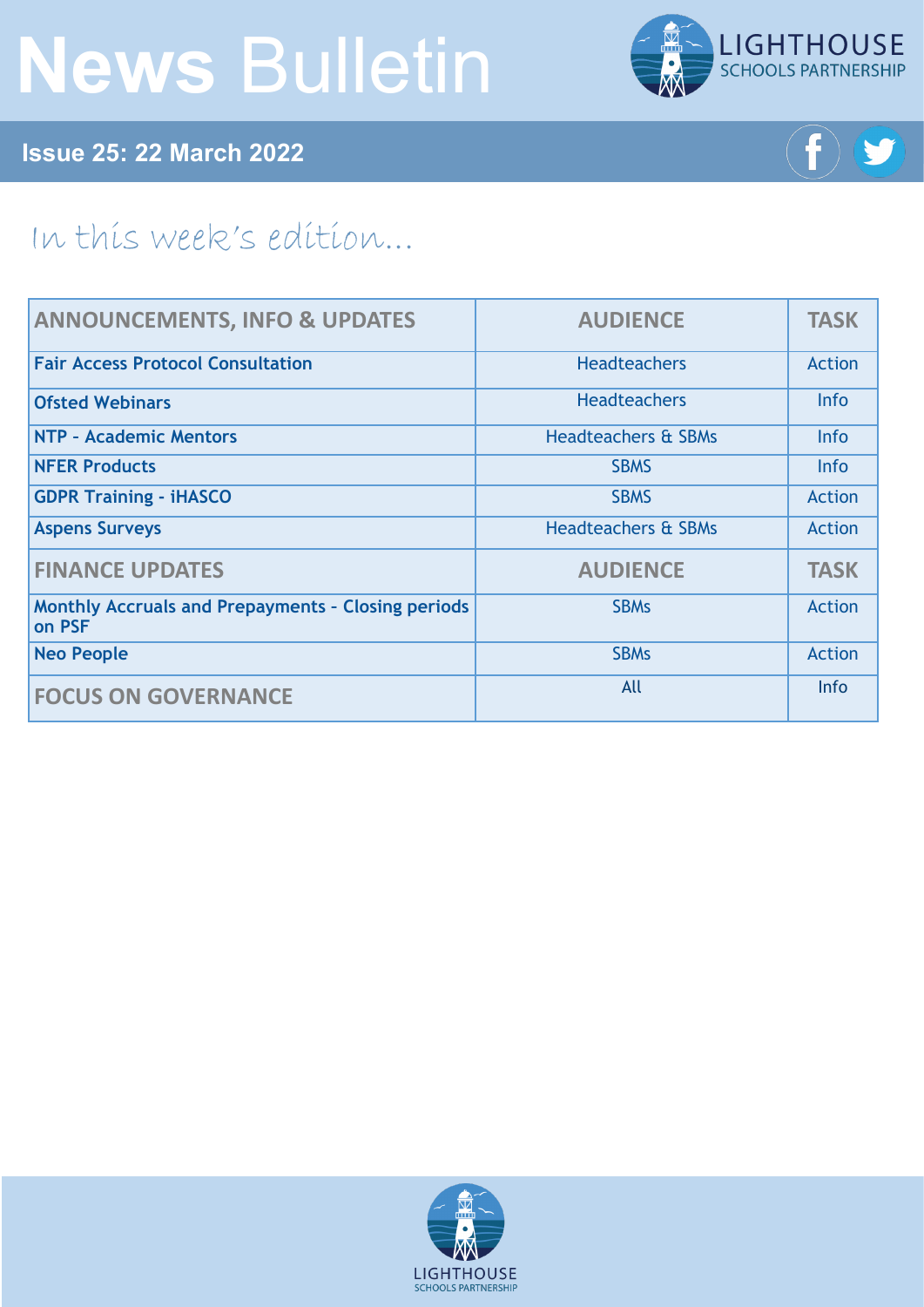## <span id="page-1-0"></span>**Fair Access Protocol (FAP) Consultation**

The North Somerset Fair Access Protocol (FAP) has been updated to reflect the statutory requirements of the 2021 School Admissions Code that came into force in September 2021, along with updates to the process used in North Somerset to ensure that those pupils without a place who meet the FAP criteria are offered a place and start at a new school with urgency.

The FAP requires the support of at least 50% of schools. As such, can you please return a completed response form to SchoolAdmissions.Officer@n-somerset.gov.uk by 27th April 2022.

Click [here](https://foldr.lsp.org.uk/public/NE6LN) to access the draft FAP, summary highlighting the main changes and attached is the response sheet.

## **Ofsted Webinars**

Ofsted has announced some new webinars. The one on Monday might be helpful if you are in the window.

**[Education inspection framework \(EIF\) inspections in primary schools](https://register.gotowebinar.com/register/781422235320284683) (Monday 28 March, 4.30pm to 5.30pm) [Inspections and the COVID](https://register.gotowebinar.com/register/7523971683982222864)-19 pandemic (Monday 9 May, 3.30pm to 4.30pm) [Inspections and teachers' workload](https://register.gotowebinar.com/register/4743190229234062608) (Monday 13 June, 4pm to 5pm)**

OFSTED write: We have picked the webinar topics and content carefully to focus on key points and on the areas that can sometimes cause confusion.

We really hope you can attend the live events, but we will also record them and put them on our YouTube channel.

You can [register to join as many of these sessions](https://www.smartsurvey.co.uk/s/3RRMVN/) as you like.

#### **NTP – Academic**

It's not too late to appoint an Academic Mentor for your school. Log into your Tuition Hub platform, select the tab at the top that says "Academic Mentor" and complete the order. Once the order is raised, this prompts the NTP Recruitment Partner to look in their talent pool for an Academic Mentor based near your school. Alternatively, schools can accept a Headteacher nomination for the role.

However, before advertising or making an offer for the Academic Mentor role, could you please seek advice from the HR Team on the contract details to ensure that the correct terms and conditions are applied consistently across the Trust?

Thank you

#### **NFER Products**

Schools in the trust receive a 15% discount on NFER products.

To take advantage of the discount, please process your order online as normal and write a brief note that you are an LSP school and therefore eligible for a 15% discount in the delivery note comment box.

The discount will be applied when the order is processed.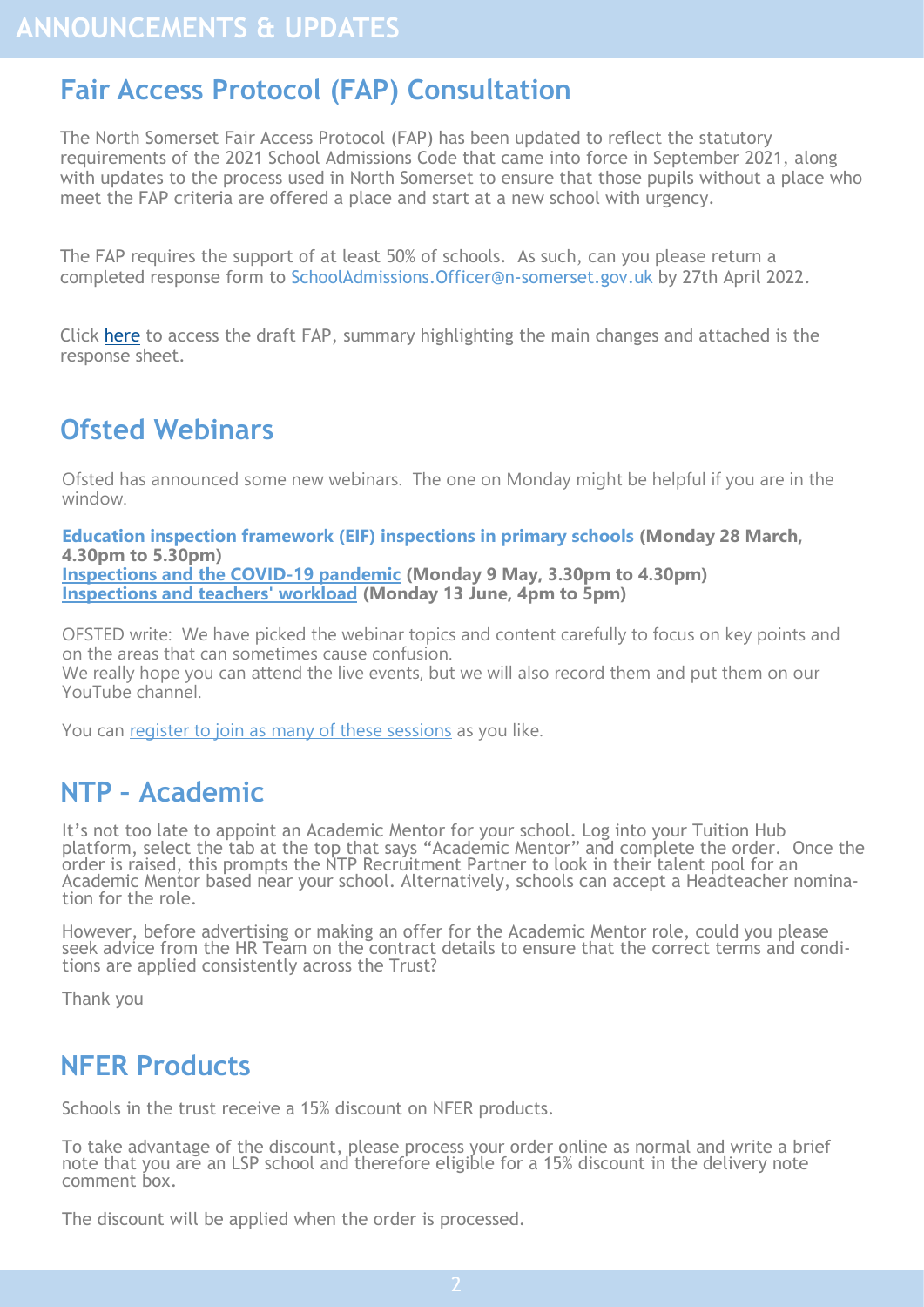## <span id="page-2-0"></span>**GDPR Training - iHASCO**

Some employees may have received an email from iHASCO recently with the title "Welcome to your online training suite". This email is generated on behalf of our HR team when GDRP training certificates expire.

Please advise employees to click the link in the email to take the training again, which is valid for a further 3 years.

If you have any questions, please contact HR@lsp.org.uk.

## **Aspens Surveys**

To help improve the service Aspens delivers, we are running satisfaction surveys from the 21st of March up until the Easter Break. Please share the survey links:

Primary schools - please share [this link](https://www.surveymonkey.co.uk/r/LSPPCS0322) with parents

Secondaries - please share [this link](https://www.surveymonkey.co.uk/r/LSPSCS0322) with staff and students

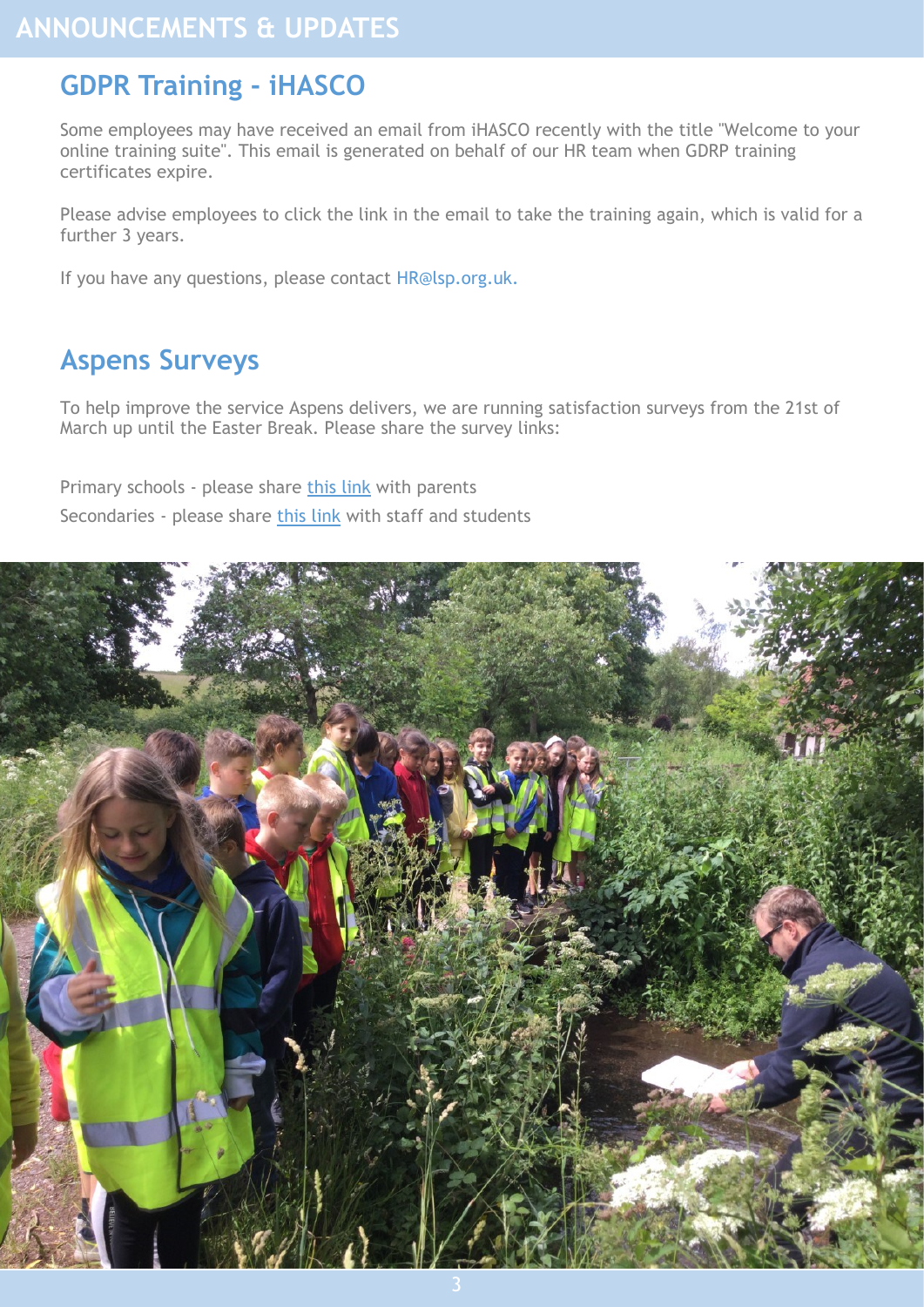## <span id="page-3-0"></span>**Monthly Accruals and Prepayments – Closing periods on PSF**

As part of the move towards processing monthly accruals and prepayments, it became apparent as we reviewed journal schedules provided to us by schools, that the fact that we do not currently close and/or restrict processing in periods in PSF is making these journals difficult and has the capacity to allow double entries.

It has now been agreed that we will close periods in PSF. This will be done by amending security settings at key points in the month to allow a period of review before closing periods completely. Although this will not impact on the financial processing carried out at school level, this change will require schools to review when they carry out certain tasks in the month. We will start closing periods **with effect from May 2022**. We have decided to push back until May to avoid introducing a new procedure over the Easter break, especially as we will have a new payroll provider in April as well.

The Guidance for Schools on Monthly Accruals and Prepayments has been updated with timescales on what will be required by certain dates along with actual deadlines for the May to August 2022 period as Appendix C. Thank you to the Business Managers and Finance staff who gave us useful feedback. Please be assured that all feedback received has been considered and we have addressed any queries and concerns arising in the revised guidance.

Additionally, although we previously advised schools that we would require a single journal template request return outlining monthly journals required throughout the year, we are now requesting a monthly return, with the first return due on  $6<sup>th</sup>$  May. A monthly return will give schools more control over accruals and prepayments depending upon the invoices, credit notes and sales invoices processed on PSF before the security settings are changed, but the actual processing will still be carried out by the central team on schools' behalf. The de minimis value £12k per annum remains so, although this adds another monthly task for schools, these journals are likely to be minimal if schools can process invoices/sales invoices on time, and, once established, are likely to be regular journals and values that can be identified easily. We are proposing you use the same form each month, adding new values for the following month – this will help you see the pattern of monthly accruals and prepayments required. We are **not** proposing to process journal schedules already sent to us from schools since September, so schools should consider this when completing the accrual and prepayment journal schedule template for April.

You will find the updated [guidance and timetable](https://foldr.lsp.org.uk/public/WGJOW) as well as the [monthly accrual and prepayment](https://foldr.lsp.org.uk/public/W99BW)  [schedule template](https://foldr.lsp.org.uk/public/W99BW) for completion and return in Foldr. The Monthly Finance Checklist will also be updated shortly to take these changes into account.

Please do not hesitate to contact the Finance Team if you have any queries or require further information. We recognise that this is a significant change to our financial procedures that may require some further amendment based on our joint experiences over the coming months.

Thank you.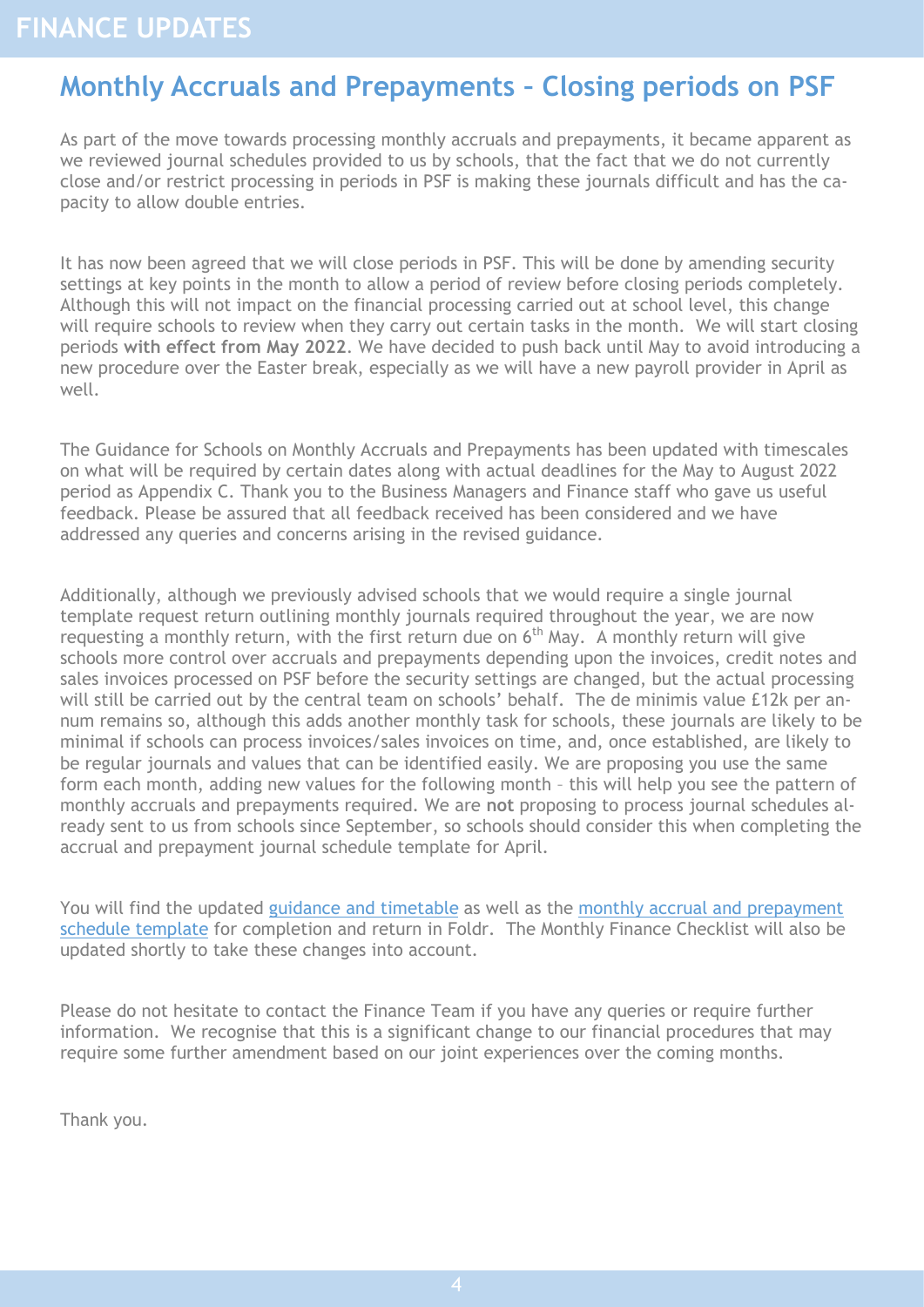### <span id="page-4-0"></span>**Neo People**

Earlier this month, schools were sent payroll schedules and examples of the payroll reports they can access. Guidance on the payroll schedule checking and cut off dates was also provided to Business Managers/admin users.

Access to SharePoint has been set up for Business Managers/admin users in each school to access the monthly payroll reports. We have suggested a minimum of 2 users for each school, so there is support/cover for your main user. Can users please check in advance that they can access this area. Guidance on how to log into SharePoint has been provided. However, if users are experiencing any difficulties in logging into SharePoint these should be directed to Neo People (admin@neopeople.net).

Access to the payroll system (iTrent) has also been provided to Business Managers/admin users in each school, along with a Quick Start Guide. Can users please check in advance that they can access the system. If users are experiencing any difficulties in logging into iTrent these should be directed to Neo People (admin@neopeople.net). Please send details of yourself and the issue you are experiencing together with screenshots in your email.

We will be exporting payroll data from Civica to upload into payroll, as we currently do each month on the payroll cut-off date. The payroll extract includes absences, for those that enter absences into Civica. For those that enter absences (sickness, maternity etc.) only into SIMs you will need to enter any absences that will affect pay, e.g. for long term absences and maternity into Civica until the SchoolsLink is working in Civica. Schools have been asked to continue to send the paper payroll forms for starters, leavers and amendments to Neo People via email at admin@neopeople.net, so payroll can check the extracts from Civica are coming across correctly. We anticipate that this would be for 2 months, after which we should be in a position to cease using the forms for payroll purposes. We will confirm this to schools nearer the time. Any additional forms or additional instructions for payroll are to be emailed to Neo People admin@neopeople.net. Please ensure that egress is used when sending emails to payroll.

Neo People have agreed to input timesheets for April and May, for schools. They have functionality via a "fast input" screen, which schools can use, allowing the input of timesheets after the payroll cut of date.

#### **Payroll training**

We have arranged training sessions for Business Managers/admin users in schools with our new payroll provider Neo People. These sessions will show attendees how to review data for their school(s), run reports and input timesheets (via fast input) in the live payroll system. They will also demonstrate the monthly payroll reports in the SharePoint environment, and guidance on checking these reports. Attendees will also be shown how to access the user guides, check on the payroll schedule dates and contact details for payroll.

In addition to the sessions that took place today, the following sessions are taking place via Teams:

- $23<sup>rd</sup>$  March 22, 10am
- 23<sup>rd</sup> March 22, 12 noon

If Business Managers/admin users have not booked themselves onto one of these sessions, please contact HR@lsp.org.uk to arrange this.

The Finance team are working with Neo People on a Prepay report that can be imported into Orovia for payroll reconciliation and will update you shortly with details on this.